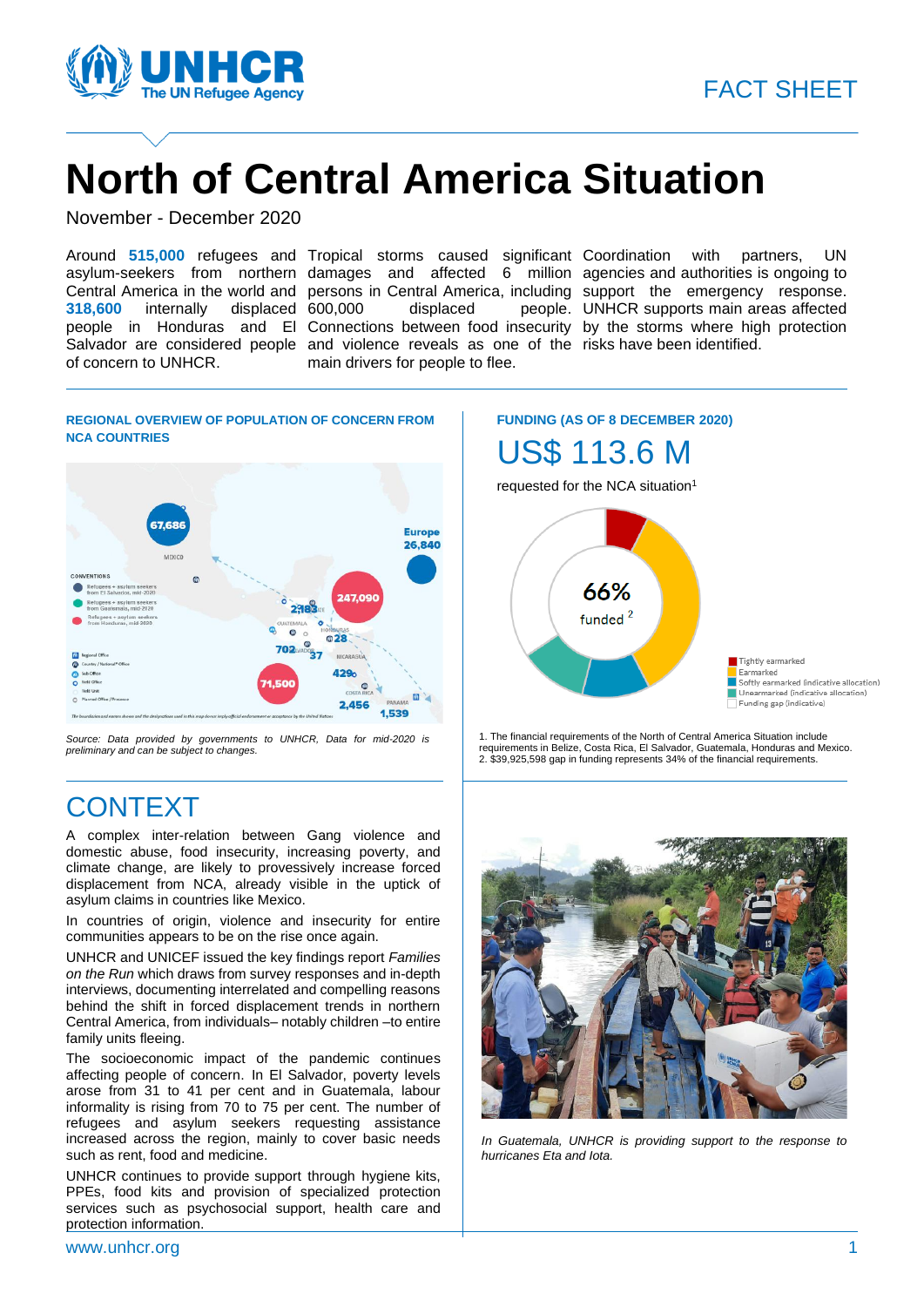

## UNHCR Response and Strategy

UNHCR works with over 70 partners in the region and supports states to implement their national plans under the Regional Comprehensive Protection and Solutions Framework (MIRPS). Nearly a year after the first Global Refugee Forum, MIRPS countires held [the third annual MIRPS meeting,](https://www.unhcr.org/news/press/2020/12/5fcf6fbe4/central-america-mexico-reaffirm-commitment-address-needs-hundreds-thousands.html) the regional framework implementing the Global Compact on Refugees in Central America and Mexico. The two day event was an occasion to formally announce the next Pro-tempore Presidency of Guatemala for 2021, as well as th[e San Salvador Declaration](https://www.refworld.org.es/cgi-bin/texis/vtx/rwmain/opendocpdf.pdf?reldoc=y&docid=5fcf9c064) which was adopted at the Ministerial segment of the meeting.

### Main Activities

Alongside governments, partner organizations, civil society, faith-based organizations, development actors and UN Agencies, UNHCR undertakes protection and solutions activities, including:

#### Advocacy and Coordination

In El Salvador, UNHCR supported local institutions with setting up referral pathways for victims of forced displacement,. Training sessions were held for representatives from the Municipal Committees for the Prevention of Violence (Usulután, San Gotera, San Miguel, among others), to increase skills and knowledge on national legislation on internal displacement and protection mechanisms available to IDPs. In Honduras, UNHCR held training sessions on RSD analysis and assessments with human rights officers of the National Migration Institute and members of the Refugee Commission.



#### **Health**

In Guatemala, supplies and personal protection equipement were delivered to several health centres including the Centre for Comprehensive Maternal and Child Care of Asunción Mita, and the second largest hospital in the country. In Mexico, over 126 refugee health professionals have been identified to enter the public health system, 21 have been successfully supported in revalidating their diplomas and 16 have been employed by the public health system. In Belize, psycho-social support has been expanded in light of the high demand in relation to the pandemic and traumatic experiences in countries of origin. During the reporting period, at least 12 persons of concern received counselling via phone and in-person. Furthermore, women and girls in communities in the south and north of the country received psychosocial counselling, legal support and advice through our partner, as well as sexual and reproductive health services from state and civil society actors, with support from UNFPA.



#### Providing safe spaces and shelter

In Mexico, a new shelther was opened in Tapachula, with capacity for 300 persons, to assist refugees and asylum-seekers, as well as new installations in the Hermanos en el Camino Shelter in Ixtepec, Oaxaca. In Honduras, 100 RHU units were delivered in San Pedro Sula and 50 units in Tegucigalpa, to provide temporary shelter to people affected by tropical storms Eta and Iota. UNHCR and 16 partners delivered assistance to 3,668 persons in 20 prioritized shelters. In Guatemala and El Salvador, videos are being disseminated by authorities to shelter managers to strengthen their capacity on general protection and humanitarian principles in shelter settings. UNHCR in Guatemala met with coordinators of 15 emergency shelters in four municipalities in Izabal to support GBV prevention and response and to identify protection-related issues in emergency and shelter settings. In Belize, a community football field is being improved to provide safe spaces for all youth in the community, including persons of concern.



#### Community-based protection interventions

In Costa Rica, 50 volunteers (mostly refugees and asylum seekers) participated in a training on mental health, self-care, collective-care, and psychological first aid, to create a network that can provide community-level assistance. In El Salvador, 16 families participated in the Familia Activa programme in the Municipality of San Miguel to strengthen skills and knowledge in communities on the rights of IDPs, child protection, and prevention of SGBV. In Honduras, equipment was provided to the Youth Community Centre of La Central neighbourhood in San Pedro Sula where 80 youth will benefit from the trainings.



#### Durable solutions and livelihoods

In El Salvador, 30 entrepreneurship initiatives were selected as part of a joint livelihoods project for displaced persons and those at risk. In Belize, 652 individuals received CBI assistance to meet basic needs of food, rent, medicine, education, identity documentation, and/or psychosocial assistanc. In Panama, around 189 families received CBI during the reporting period and 436 families have been enrolled in Guatemala in the CBI programme since its start in May. UNHCR in Mexico has covered a total of 18,968 beneficiaries throght CBI programmes since the beginning of the COVID emergency. In Costa Rica, 37 refugee and asylum seeker community organizations and leaders participated in a workshop on leadership and assertive communication.



#### Campaigns and working with partners

UNHCR in Central America launched the *[My face, their stories](https://www.acnur.org/doy-la-cara.html)* campaign which invites people of influence and the general public to lend their face for those forced to flee Central America who cannot show their without being in further danger. In El Salvador, UNHCR and partners inaugurated a photo exhibition on the impact of forced displacement on members of the LGBTI community and participated in an online forum on forced displacement and migration of LGBTI people. In Mexico, 5,000 issues of a fanzine for asylum-seekers and refugees on the prevention and response to sexual abuse were distributed by UNHCR Field Offices. In Panama, representatives of national authorities and implementing partners, participated in a virtual panel which presented to 66 asylum seekers and refugees the services and programmes available to prevent and respond SGBV.

**Thanks to donors in 2020:** Canada | Denmark | European Union | France | Germany | Ireland | taly | Japan | Netherlands | Norway | Spain | Sweden | Switzerland | United Kingdom | United States of America. Pooled fund: COVID-19 MTF and to our private donors: Unilever, USA for UNHCR and private donors Australia – Germany – Italy – Japan – Lebanon – Mexico – Republic of Korea – Spain – Sweden – United Kingdom – United States of America

**For more information: Giovanni Bassu**, Regional Representative, bassu@unhcr.org; **Diana Diaz,** Associate Regional Communications Officer diazdi@unhcr.org